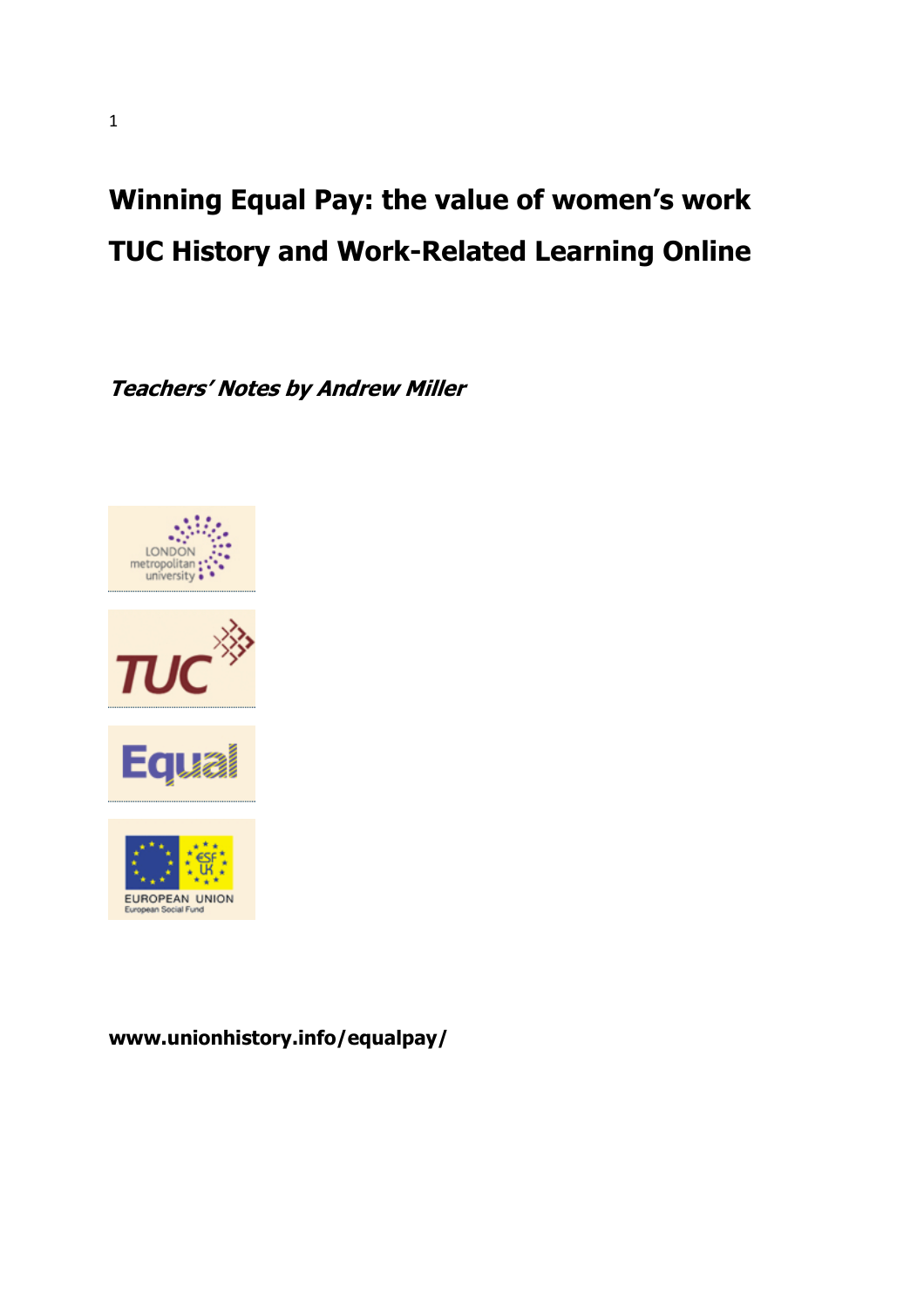# Winning Equal Pay: the value of women's work

# Teachers' Notes

**Contents** 

|                          |                                                                                                          | Pages |
|--------------------------|----------------------------------------------------------------------------------------------------------|-------|
| 1.                       | <b>Introduction</b>                                                                                      | 3     |
| 1.1<br>1.2               | What is 'Winning Equal Pay'?<br>About the TUC Library Collection                                         |       |
| 2.                       | <b>Contents of the site</b>                                                                              | 5     |
| 2.1<br>2.2<br>2.3        | Voices from the workplace<br>Images and documents<br>The Road to Equality                                |       |
| 3.                       | 14-19 curriculum links                                                                                   | 8     |
| 3.2<br>3.3<br>3.4<br>3.5 | <b>History</b><br>PSHE: Economic wellbeing and financial capability<br>Citizenship<br>Creative and media |       |
| 4.                       | <b>Curriculum activities</b>                                                                             | 10    |
|                          | A 1 Activity Faust pay for work of caush value                                                           |       |

4.1 Activity: Equal pay for work of equal value<br>4.2 Discussion questions on *No more peanuts:* Discussion questions on No more peanuts: Winning equal pay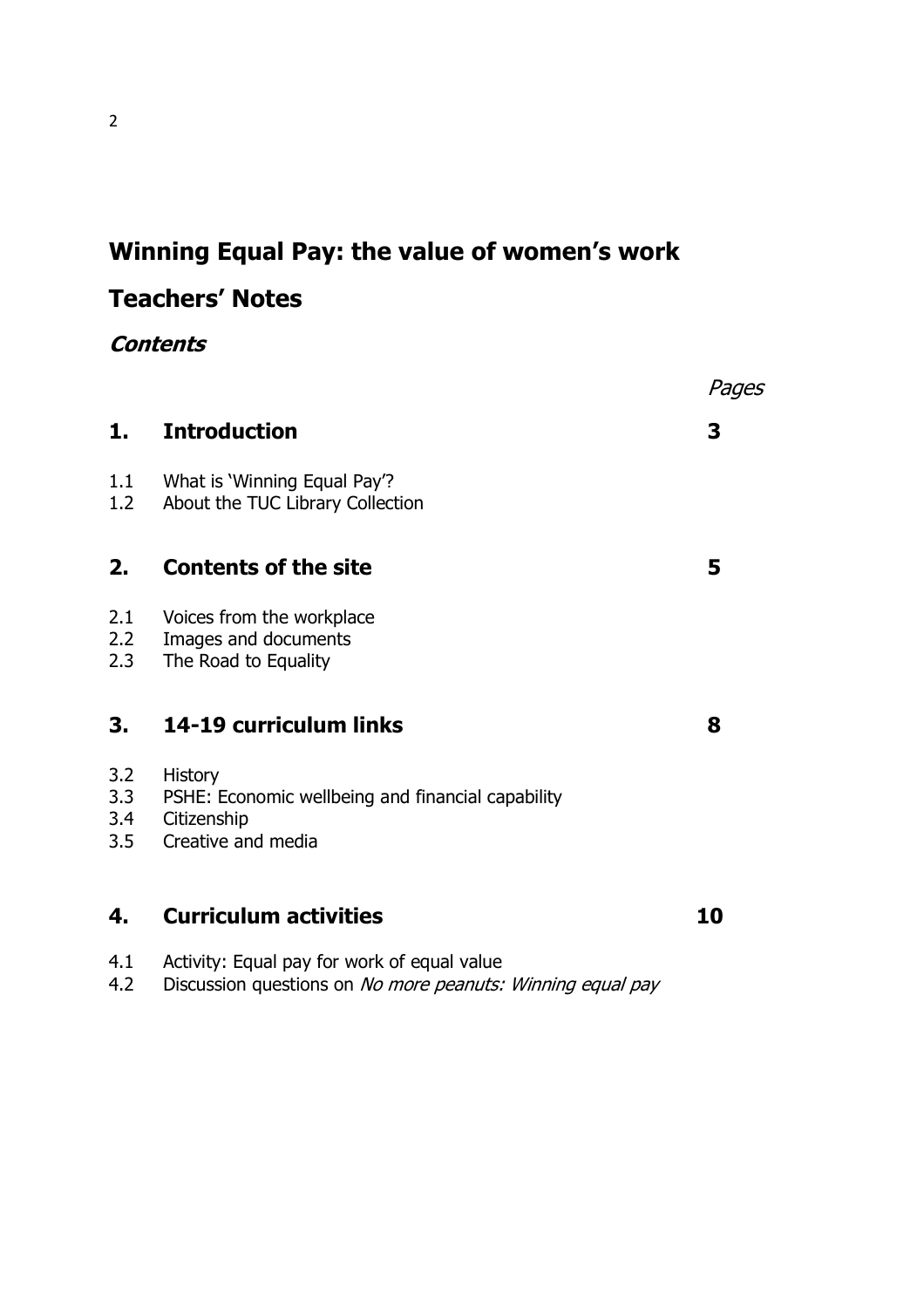# 1. Introduction

# 1.1 What is 'Winning Equal Pay'?

Winning Equal Pay: the value of women's work' is a partnership initiative between London Metropolitan University and the Trades Union Congress to record the long campaign to achieve equal pay for women. This new learning resource is supported by the European Social Fund EQUAL Programme. The website was completed in December 2007 and shows filmed interviews with women who fought for and won equal pay, many digitised images and documents, plus essays from historians and other experts.

The site is located within a larger website covering aspects of trade union history called The Union Makes Us Strong. Topics include: The General Strike of 1926, the Match Workers Strike of 1888, The Workers' War (World War II), The Ragged Trousered Philanthropists and TUC Reports. The Teachers' Notes on The Workers' War contain guidance on technical issues in using these resources, e.g. downloading and copying material from the site (http://www.unionhistory.info/workerswar/teachersnotes.pdf ).

This Teachers' Guide has been written to accompany the site. Section 2 provides an overview of the contents and section 3 offers some suggestions as to where the resources can be used within the curriculum. Although the site is part of a suite on trade union history the issue of the 'pay gap' is still current. The struggle of women to secure equal pay continues and the campaigns documented here provide excellent examples of active citizenship in action.

The resources are relevant for teachers and students of citizenship and work-related learning. In order to secure their economic wellbeing, as part of the Every Child Matters agenda, students should be made aware of the struggle for gender equality in workplace settings which is exemplified by the fight for equal pay.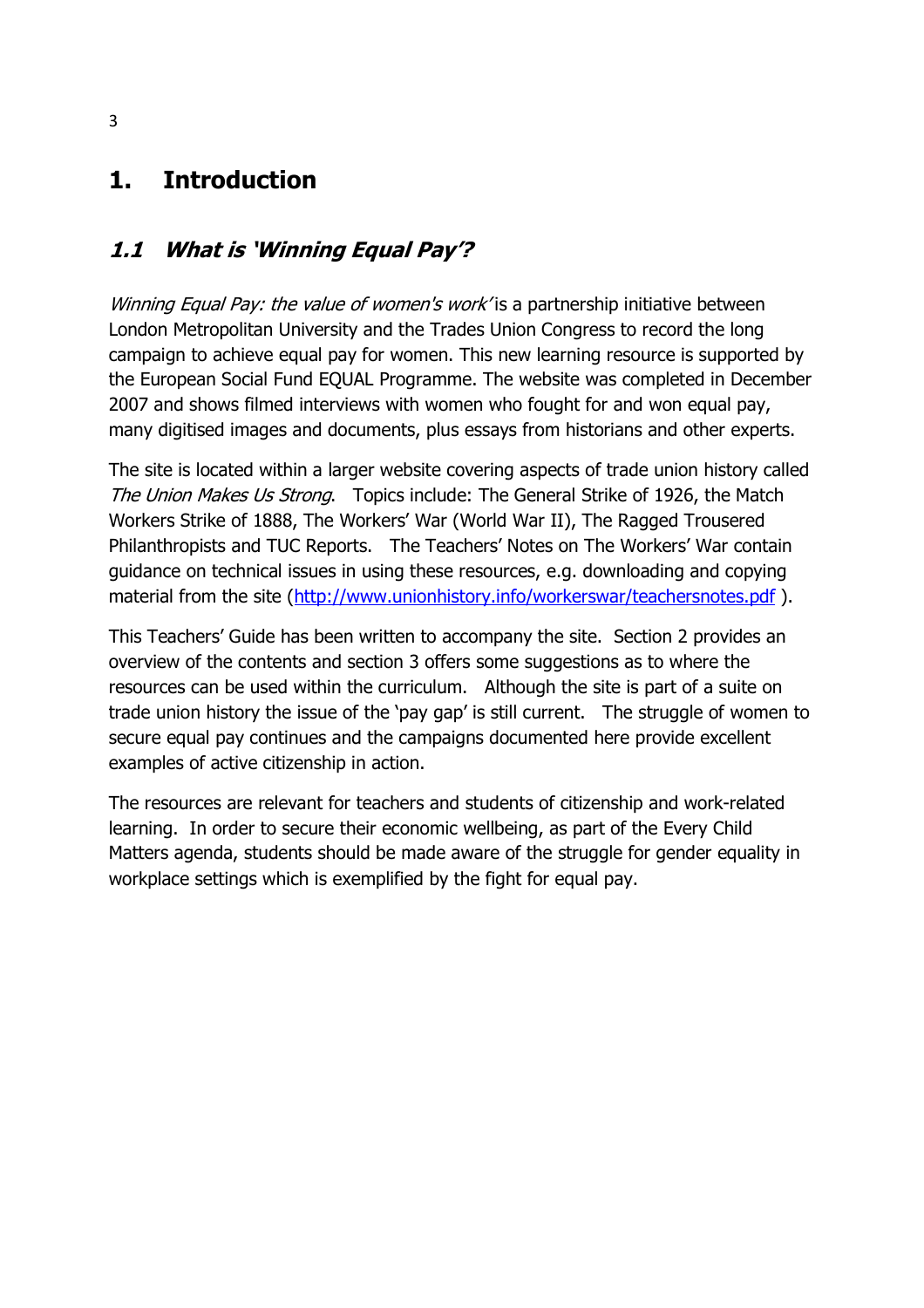### 1.2 About the TUC Library Collections

The TUC Library Collections, which transferred to the University of North London (now the London Metropolitan University) in September 1996, were first established in 1922 for the use of the Trades Union Congress and affiliated unions. They contain books, pamphlets and other material collected from unions, pressure groups and campaign movements both in the UK and internationally since the second half of the 19<sup>th</sup> century. The TUC continues to add material acquired after 1996 on a regular basis. They constitute a major research library in the social sciences, with reference and historical works on the trade union movement, union publications, documents relating to working conditions and industrial relations in various industries, and material collected from the various campaigns and policy areas in which the TUC has been involved since its foundation in 1868. A major strength of the Library is the large collection of pamphlets and other ephemera, which have survived here as in few other comparable libraries.

Access for all users is by appointment only. For details of admission arrangements, opening times see the Collections web pages (www.londonmet.ac.uk/services/sas/library-services/tuc )

TUC Library Collections London Metropolitan University Learning Centre 236-250 Holloway Road London N7 6PP

Email: tuclib@londonmet.ac.uk Telephone: 020 7133 2260 Fax: 020 7133 2529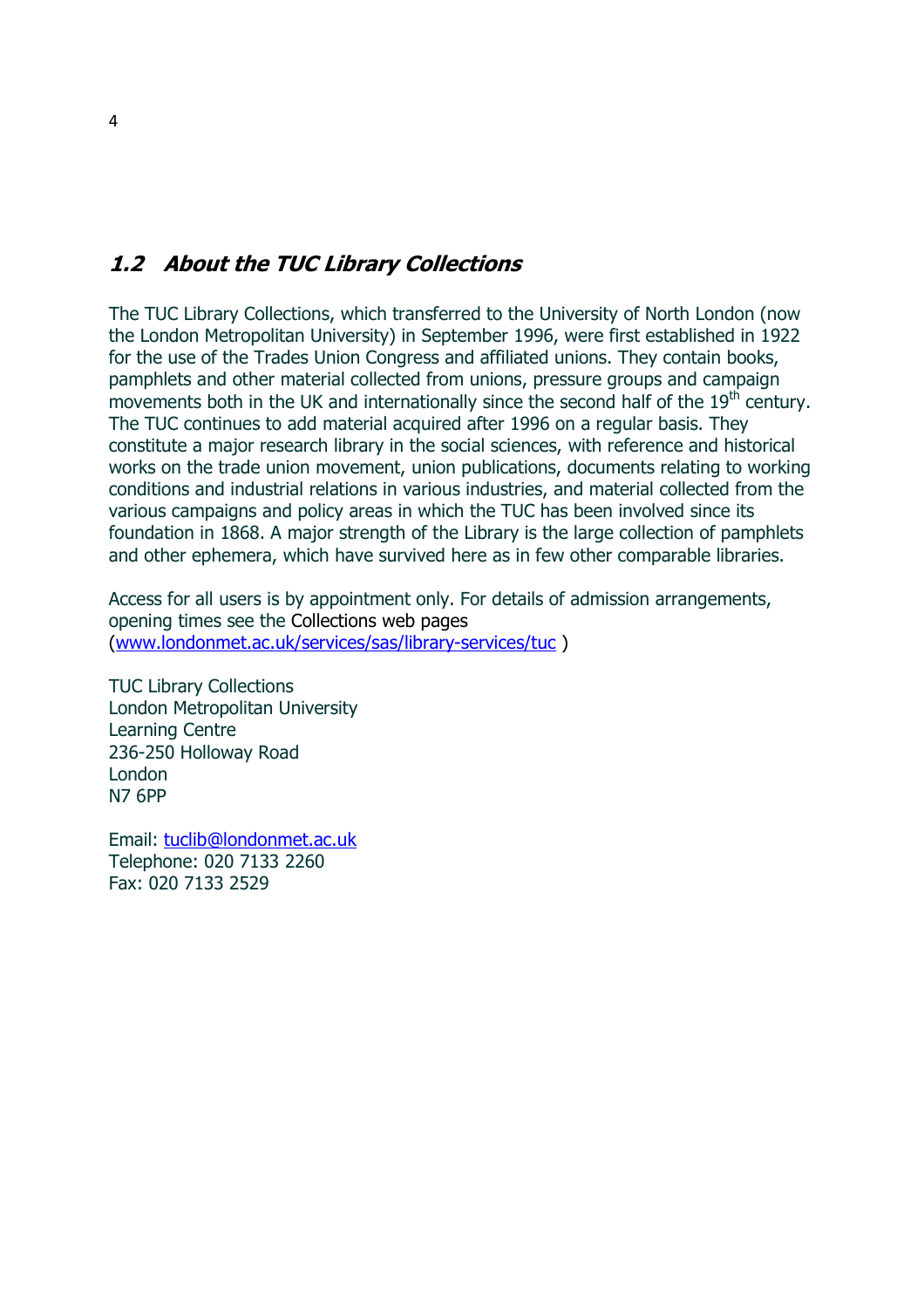# 2. Contents of the site

#### 2.1 Voices from the workplace

The first part of the resource comprises eight films which record six actions and campaigns to secure equal pay in the last 40 years. There has been a gap in oral history covering this issue which Sarah Boston and Jenny Morgan aim to address through the films which together comprise Recording the stories of the fight for equal pay. Each film is accompanied by a transcript and commentary (in PDF format).

The film, *Winning Equal Pay* (4 mins) is a trailer to the other films in the series. The film No more peanuts: winning equal pay is an edited version of the five individual films which lasts around 13 minutes. It gives an overview of each of the five cases:

- 1968 A woman's worth: The story of the Ford sewing machinists Sewing machinists at Ford Motors Dagenham plant went on strike in 1968 demanding recognition of their skills. In 1984, after a wait of 16 years, they went on strike again to win equal pay.
- 1984 Sweeping the Board Five women cleaners at the Royal Victoria Hotel in Belfast lodged a claim for equal pay for work of equal value with 'grounds men' and porters. They were supported by their union and the Equal Opportunities Commission, but the claim was resisted by the employer. After six years of industrial tribunal hearings the case went to the High Court where the women were reluctantly pressed into accepting individual settlements.
- 1984 Cooking up a storm Julie Hayward, a cook at Cammell Laird shipyard in Liverpool, was the first person to lodge a claim under the equal value amendment to the Equal Pay Act. She found that on graduating from an apprenticeship as a cook she was receiving less pay than her male colleagues. The claim was supported by her union, the GMB, but after initial setbacks the House of Lords finally found in her favour.
- 1986 Speaking out for change Professor Pam Enderby was head of the speech therapy department at Frenchay hospital in Bristol when she brought an equal value case supported by her trade union, ASTMS/MSF (now Amicus). The case was that speech therapists (mainly women) should be paid the same as clinical psychologists and hospital pharmacists (mainly men). After seven years of being defeated in the English courts, the European Court of Justice upheld the claim.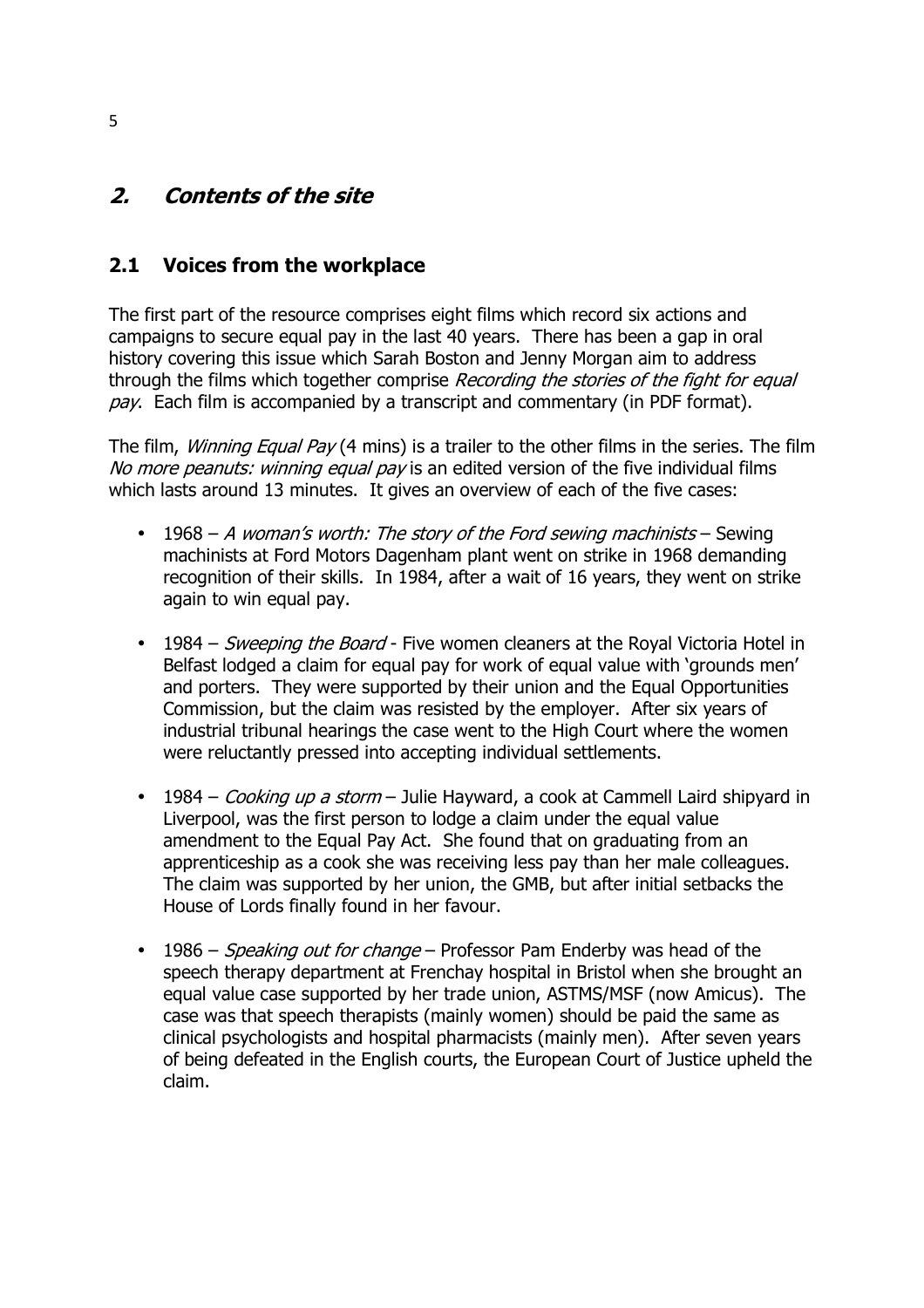• 1991 – Just desserts: The Yorkshire dinner ladies fight to win back equal pay – In 1988, North Yorkshire County Council gave the dinner ladies notices of dismissal and re-employed them on lower rates of pay. This followed the passage of the Local Government Act 1988 which introduced compulsory competitive tendering for local government services. They were supported by their union, NUPE, but lost the industrial tribunal and the subsequent appeal, prior to eventual success in the House of Lords.

The two other films are:

- 1984 Catch of the Day the Hull fish packers This relates the story of strong women, and a doughty male union official, who took on the food industries in Hull, to establish an equal pay for work of equal value case. It also demonstrates how male workers' fears about having their own status affected, were disarmed by the stance of Pete Allen, the TGWU officer involved in the case (75% of his members were women, so getting equal pay for them would prevent the employer looking for ways to undercut wages of men in the future – protect, not threat). Following these victories, many other employers decided to settle with the TGWU, rather than take cases through the tribunals.
- Working for Ford The Asian Women's Story Although not an equal pay dispute, this deals with some deeper and equally important issues. Five Asian women tell their stories of coming to the UK from India, Kenya and St Lucia in the 1960s and early 1970s. Their stories are filled with how they faced the difficulties of getting accommodation, the language barrier, and, finally, getting jobs at Ford's Dagenham plant. Although they faced much adversity, the women also tell the inspirational story of how they made friends at the plant, with white women and men, and how the union helped solve problems as they arose.

Both the short and long versions of all the films shown on the website, plus a longer film on the history of the fight for equal pay - The Equal Pay Story: scenes from  $a$ turbulent history - are available on DVD from the TUC Publications Department at www.tuc.org.uk/publications or telephone: 0207-467-1294.

#### 2.2 Images and documents

This section of the site contains mainly photographs dating from the early twentieth century to more recent times. However, there are other ephemera and documents including:

- Newspaper articles
- Cartoons
- Leaflets

6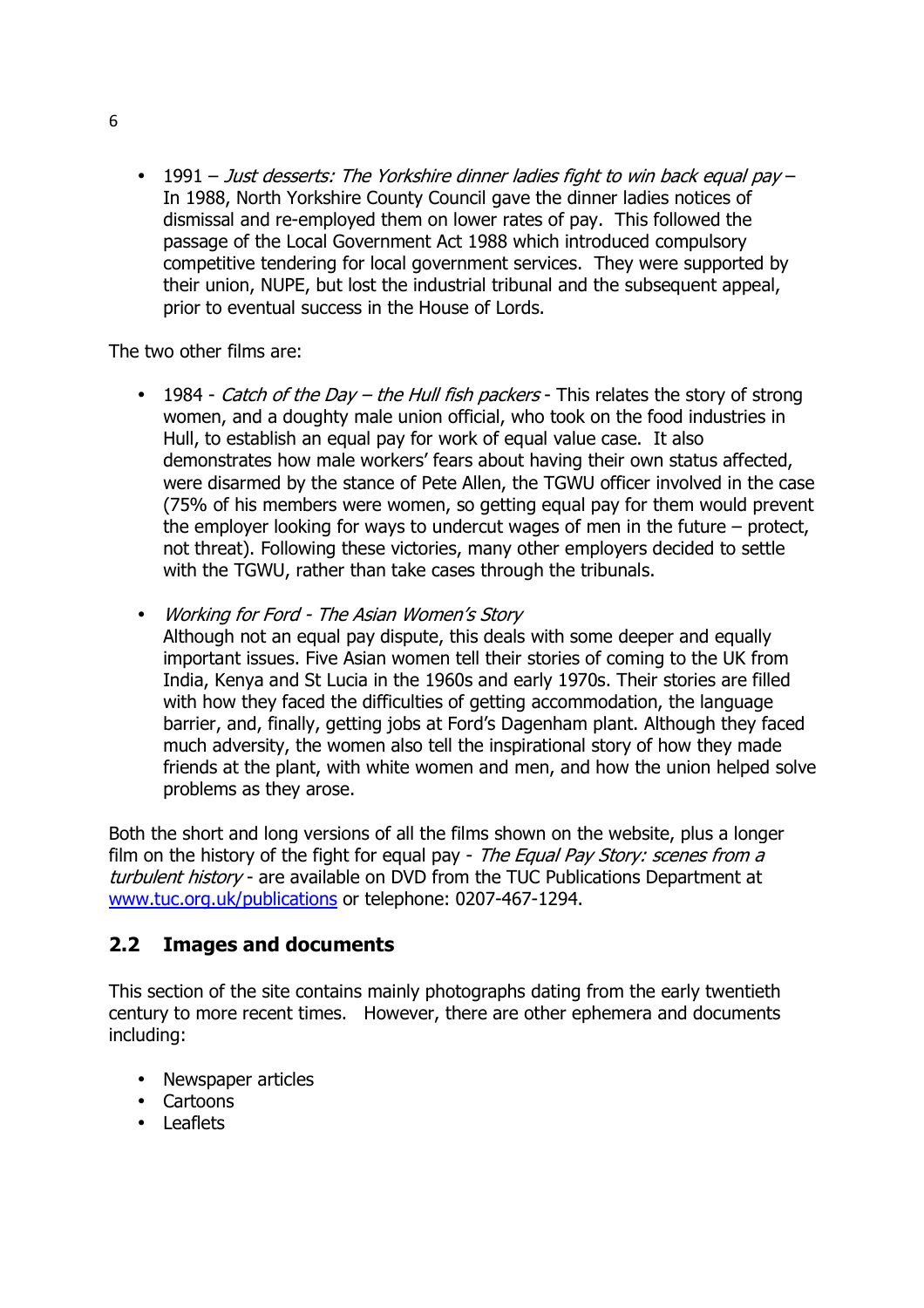- Posters
- Election manifestoes.

Each item has supporting information including date, source, description and linked documents and images.

The items in this part of the site go beyond the issue of equal pay and can be used for students and teachers interested in a number of issues:

- Changes in the working lives of women in the twentieth century
- Industrial action
- Women leaders
- Political action and campaigning
- Women and work in World War II
- Role of trade unions and the TUC.

#### 2.3 The Road to Equality

The final section of the site contains seven articles or essays commissioned from experts in different aspects of equal pay.

- An historical introduction to the campaign for equal pay Mary Davis
- Experiences of *Recording the stories of the fight for equal pay* in this piece Sarah Boston reflects on the issues involved in capturing on film the stories of the women involved in the fight for equal pay. As well as giving further insights into the accounts, Sarah identifies issues of interest to creative and media students recording similar stories.
- Equal Pay and the Law in her article, Aileen McColgan of King's College London and Matrix Chambers describes the development of the law on equal pay, critical legal cases and the importance of European law.
- The Equal Pay Act: Its Impact on Collective Bargaining, Grading and Pay Sue Hastings, a Pay and Employment Advisor, also discusses some of the landmark legal cases, considers developments in job evaluation and collective bargaining, and highlights changing societal attitudes towards 'women's work'.
- The TUC Recording Women's Voices Project: Setting Up the Equal Pay Archive – Jo Morris
- Equal pay and Europe  $-$  Jill Rubery

7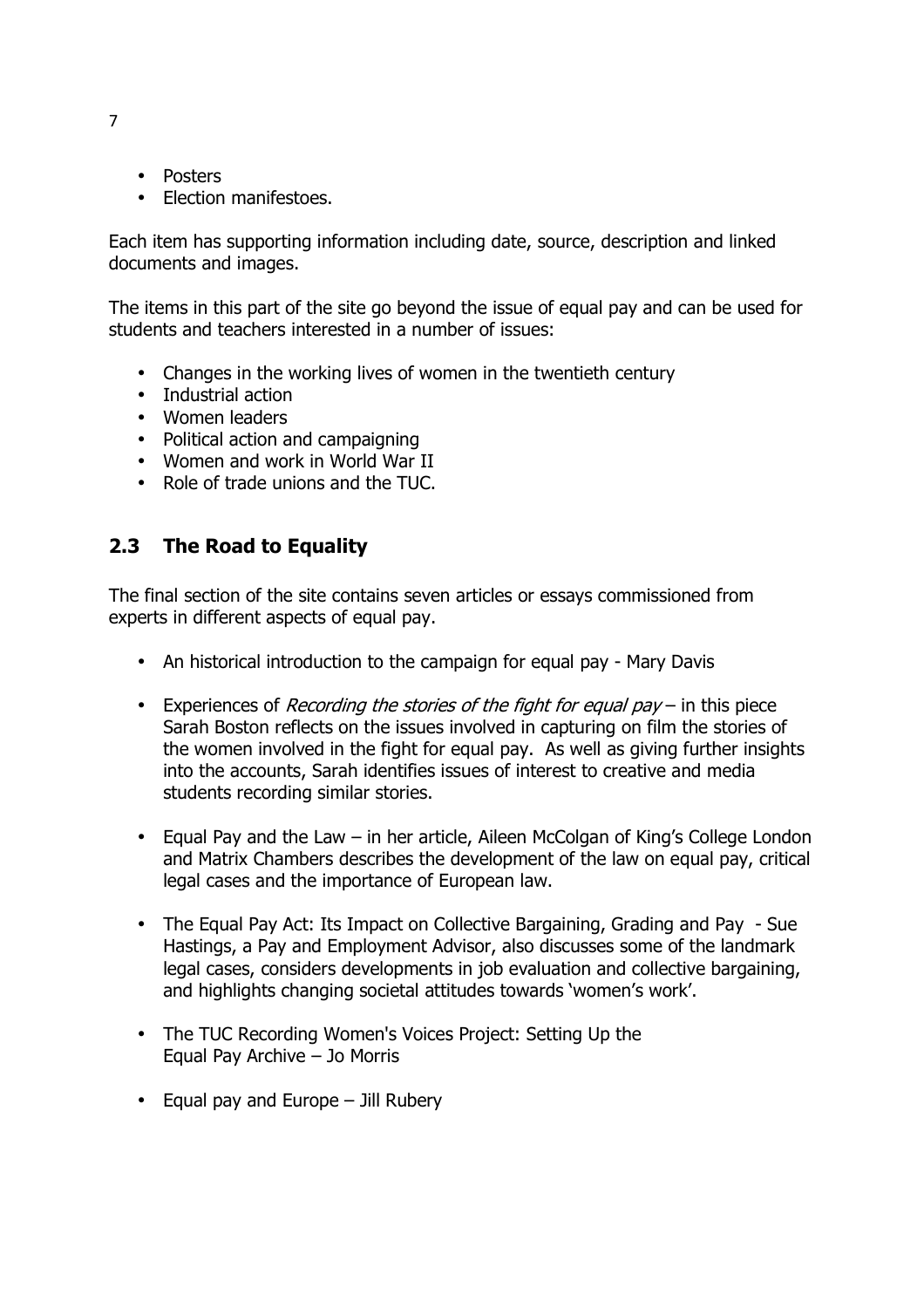# 3. 14-19 curriculum links

# 3.1 History

The site is of interest to higher education students studying labour history, and topics related to women and the workplace in the twentieth century. Students undertaking project work (also extended projects under new curriculum arrangements) will find the site useful for primary and secondary sources. Teachers looking for visual material to support lessons on women and work in the twentieth century will find the images and documents particularly useful.

The material is most relevant to GCSE History courses on British social and economic history in the twentieth century. For example:

#### Edexcel GCSE History B: Aspects of British social and economic history

The outline studies section A2: Changes in work and employment in industry from the late nineteenth to the late twentieth century.

#### OCR GCSE in History C: British Social and Economic

Two of the Optional Thematic Studies are particularly relevant: C. Trade Unions and Working Class Movements c.1800-1990 and D. The Changing Roles and Status of Women c. 1840-1990.

### 3.2 PSHE: Economic wellbeing and financial capability

The programme of study for Economic wellbeing and financial capability incorporates what was previously the statutory requirement for work-related learning at key stage 4. The issue of equal pay comes within the scope of the aims of the guidance to challenge 'stereotyping, discrimination and other cultural and social barriers to choice'. Understanding the legal framework for equal pay is part of the key concept of 'Understanding the economic and business environment'. Economic wellbeing and financial capability should include a study of rights and responsibilities at work and there is an obvious overlap with the key stage 4 programme of study for Citizenship. The guidance states that schools should provide the following curriculum opportunities: 'use case studies … to explore work' (i.e. such as those highlighted in Voices from the Workplace), 'explore sources of information and ideas about work' and 'discuss contemporary issues in work'.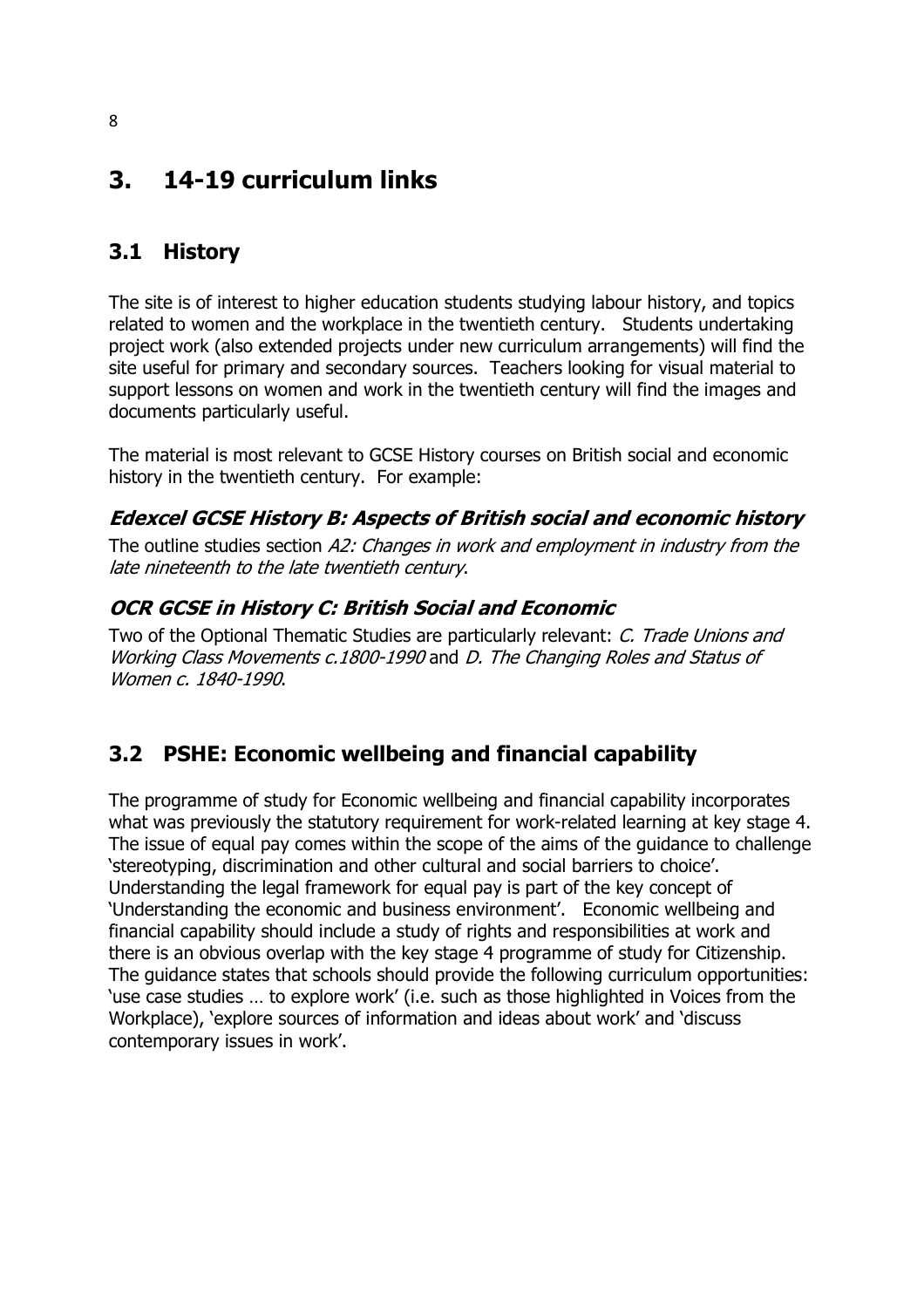# 3.3 Citizenship

The programme of study for Citizenship at key stage 4 includes as a key concept the idea of justice and 'weighing up what is fair and unfair in different situations' and the role of the law … in resolving conflict'. Exploring rights and responsibilities is an important concept which overlaps with the programme of study for Economic wellbeing and financial capability. The resources on the site allow students to engage in critical enquiry by evaluating 'different viewpoints, exploring connections and relationships between viewpoints and actions in different contexts'. Students should also be able to explore how citizens can take action to influence decisions and the struggle for rights and freedoms.

# 3.4 Creative and Media

Teachers and students of creative and media subjects should find Voices from the Workplace a useful example of an attempt to capture oral history in an engaging way. The essay by the director of the films, Sarah Boston, also offers insights into the issues encountered when making the film.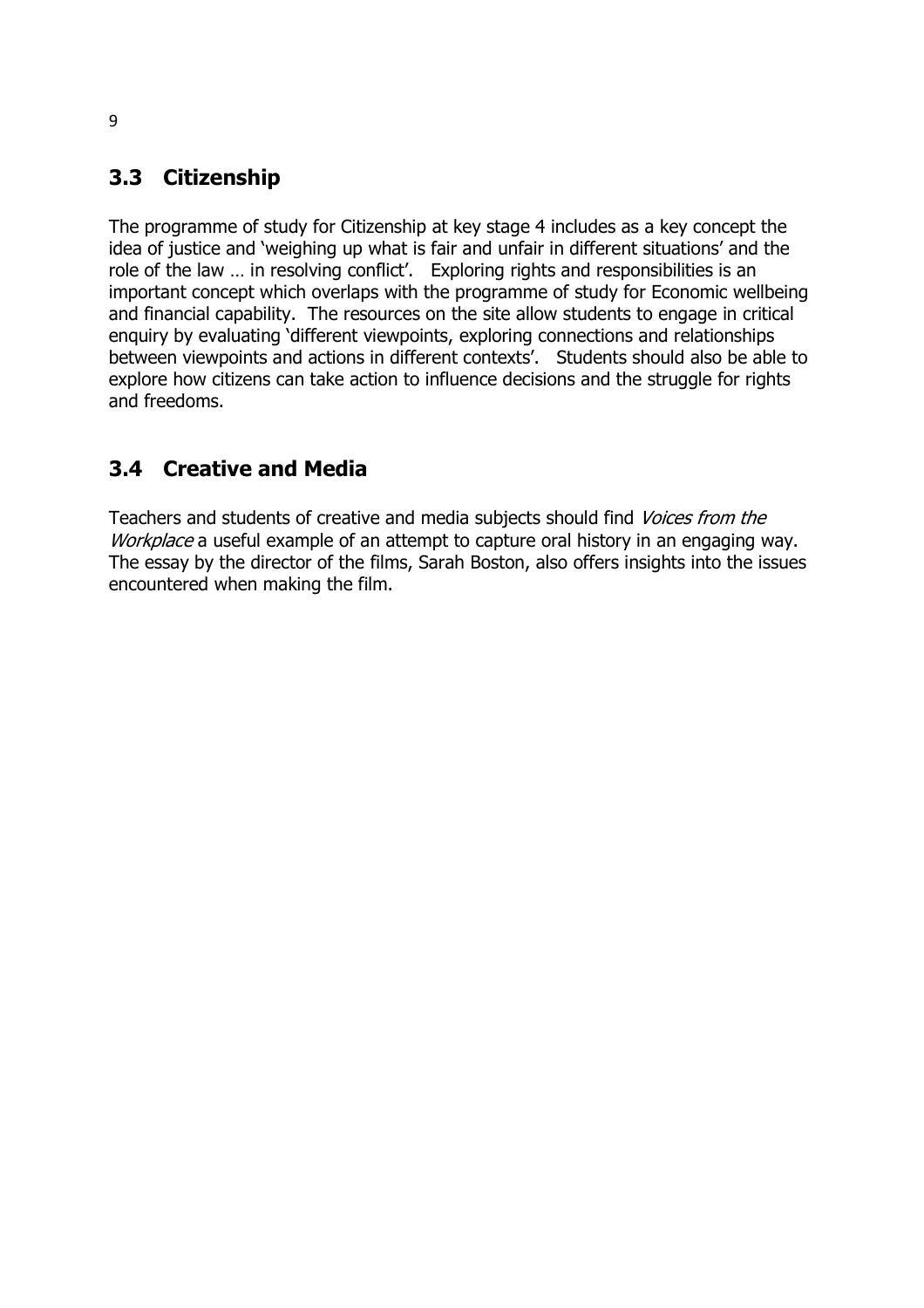# 4. Curriculum Activities

# 4.1 Activity: Equal pay for work of equal value

#### **Description**

This activity is taken from the TUC's A Better Way to Work 14-19 resource for schools and colleges. Teachers' Notes and five activity packs can be downloaded (http://www.tuc.org.uk/organisation/index.cfm?mins=507&minors=505) covering the following themes: The role of trade unions, Rights and responsibilities at work, Equal opportunities at work, Health and safety at work, and The future of work.

The article examines continued inequality of pay between men and women. Students can use this case study to discuss the ways in which workers, both men and women, are paid less than workers in similar fields. The suggested activities can be used within a single lesson or as a discussion activity in a youth group setting. A visitor from a trade union would enrich the discussion.

Learning outcomes:

- Young people discuss inequality of pay between men and women.
- They form opinions on the reasons for this inequality.

#### Method

Ask students to work in groups of two or three and give out copies of the case study. They should read through the case study and discuss some or all of the questions below. Additional discussion questions can be added depending on the exact focus of the session.

- Give some reasons why some jobs are more likely to be done by one sex rather than the other.
- Brainstorm some jobs that are done mainly by women, and some jobs that are done mainly by men. Find out the hourly rate for some of these jobs if you can. Which are the highest paid jobs?
- Why does inequality in pay continue long after the 1970 Equal Pay Act was passed?

•Ask each group to appoint a scribe to record the views of the group. Discuss each question in turn by asking a group to report back on its views and then opening up the discussion on that question to other groups.

•Invite any trade union visitor who is present to comment on the views expressed.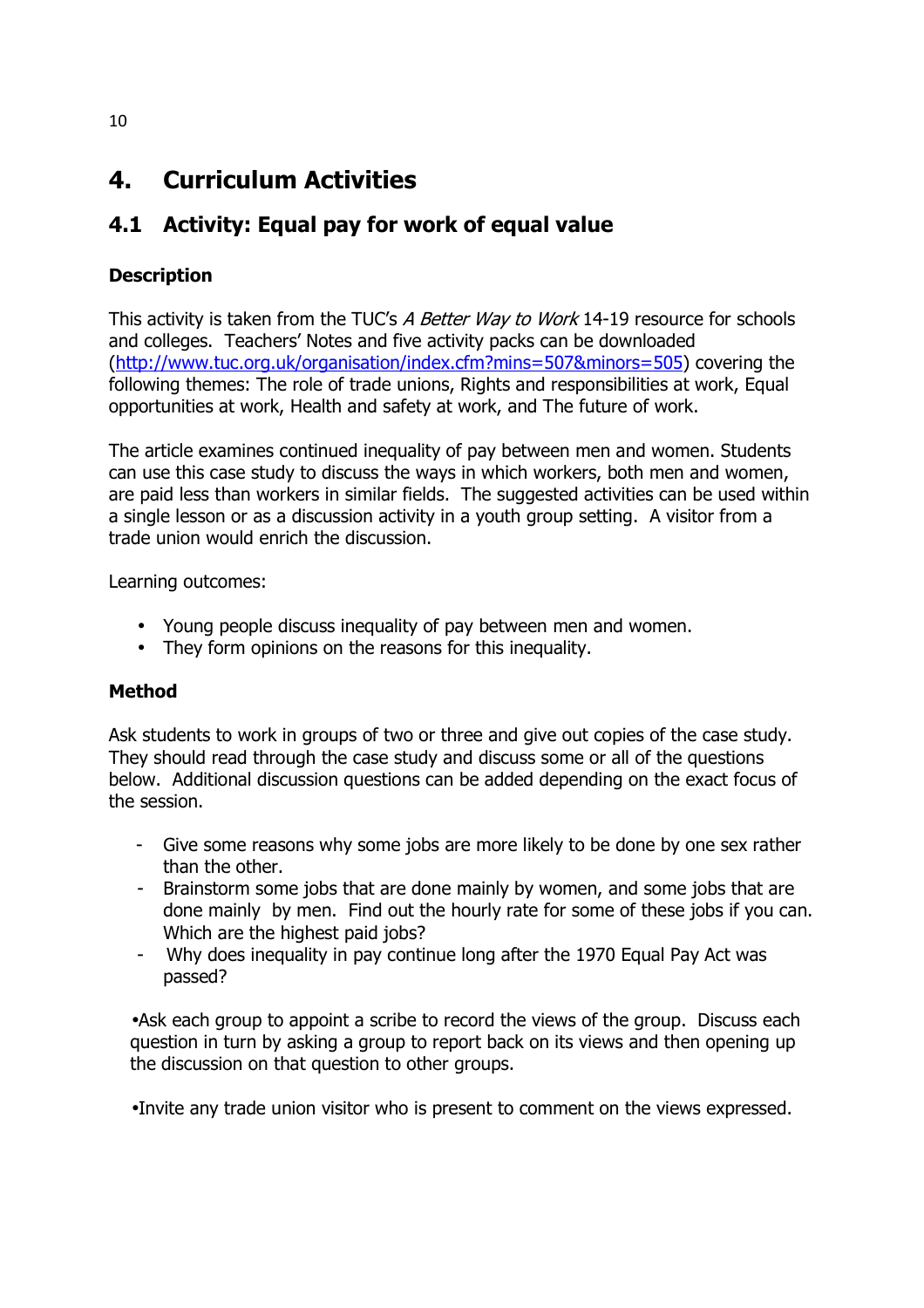#### EQUAL PAY FOR WORK OF EQUAL VALUE

The Equal Pay Act 1970 (as amended by the Equal Pay (Amendment) Regulations 1983) provides for equal pay between women and men, if they are doing identical or similar jobs.

#### Inequality Street

#### A survey carried out by the Equal Opportunities Commission\* finds that women are still being paid less for doing the same job as men. Why is Britain the most sexist country in Europe?

If you care about how your wage packet compares with the man who does the same job as you, you're better off in France, Germany or even Portugal. The wage gap in these countries is less than in Britain – where a women working full time earns just 82% of her male colleague's salary. For a part-time female worker this sinks to 60%.

If you care about paid maternity leave, you'd better up sticks and move to Italy (where a mother gets five months maternity leave) or Finland (nine months as well as 42 days for paternity leave); in Britain you get a paltry 18 weeks. Add to this poor childcare provision and, in predominantly female professions such as nursing, an average of 6% less than overall average male earnings in the UK, and you can see why the European Council of Ministers told the UK to get down to work on closing the pay gap.

They have their work cut out for them. Thirty years since the Equal Pay Act was passed, staff at the EOC can name endless cases of women who have had to take their employers to court to receive fair treatment.

Take Lorna Chessum, a female lecturer at Leicester's De Montfort University, who discovered that she had been appointed on a lower salary  $- E6,000$  less  $-$  than a similarly qualified male colleague. She received £10,000 in compensation in an out-ofcourt settlement in September 2000.

Then there's Doreen McManus, who worked as a payroll administrator for Rentokil. She claimed that over three years she did the same work as a male colleague whom she trained, and who was paid £3,000 more than her. She took the matter up with her employer, who agreed to review her pay. Her salary was increased – but she was still earning less than her colleague. She lodged an equal pay claim and Rentokil settled the case, paying her £10,500 compensation.

Two small victories in a war we thought we'd won. Mary Davis, who heads the Centre for Trade Union Studies at London Metropolitan University, argues 'industry by industry, the gender pay gap has actually widened since 1997. I see no evidence, apart from the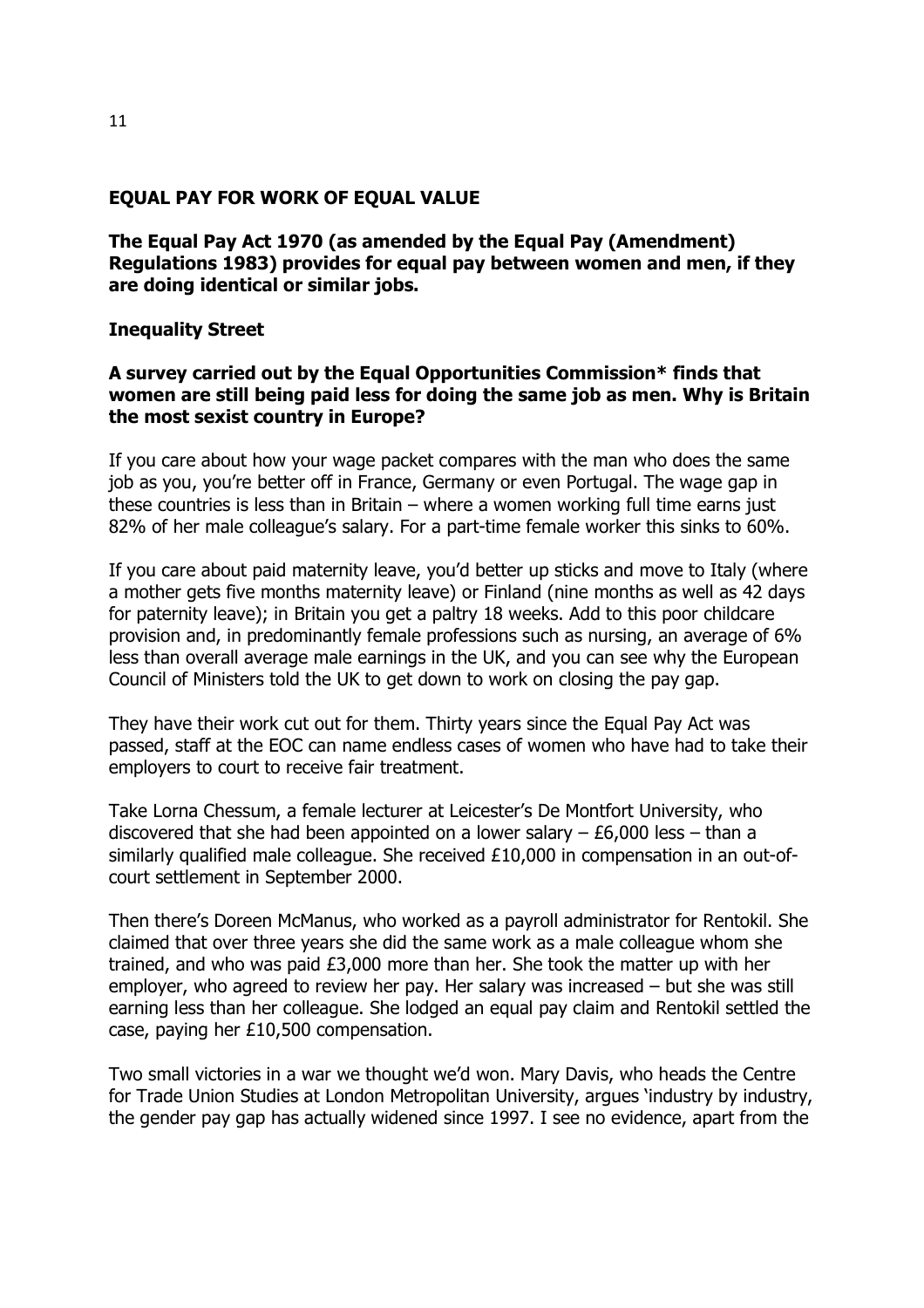introduction of the national minimum wage, to support the view that we are witnessing a narrowing of the gap'.

The market has become a fig leaf behind which employers can hide discrimination. You can get away with paying Jane less than Joe by signing them up to individualised contracts. There are a million weasel words that allow you to claim that what she is doing is not exactly the same as what he is doing.

Those of us who feel that if Jane and Joe carry out the same work they should bring home the same pay packet will simply have to provide fodder for the EOC's case studies. Or move to Lisbon.

Adapted from an article of the same title by Christina Odone, which appeared in the Guardian, 27 February 2001.

#### THE GENDER PAY GAP 2006

The 2006 EOC *Campaign: It's time to get even* has a number of recent statistics on the gender pay gap. In spite of the operation of the Equal Pay Act:

- The difference between average hourly earnings if men and women working fulltime in Britain is 18%.
- The gap between women working part-time and men working full-time is 40%.
- The gap between men's and women's full-time annual salaries (which includes bonuses and overtime payments) is 25%.
- Men working full-time earn £599 (gross) and £374.53 (net) more per month than women working full-time.
- Men working full-time earn £12.88 per hour against a full-time women's equivalent of £10.58.

The three main causes of the gender pay gap are:

- Discrimination in pay systems, i.e. women being paid less for doing the same job as a man or a job requiring the same level of skill, effort and responsibility as a job done by a man.
- Occupational segregation, i.e. large groups of women are concentrated in a narrow range of low paid jobs such as cleaning, catering and caring.
- Caring responsibilities, i.e. the responsibility for looking after children and other relatives falls on women more than men which affects promotion at work.

\*The EOC was replaced by the Equality & Human Rights Commission in 2007 (see http://www.equalityhuman rights.com/pages/eocdrccre.aspx)

12